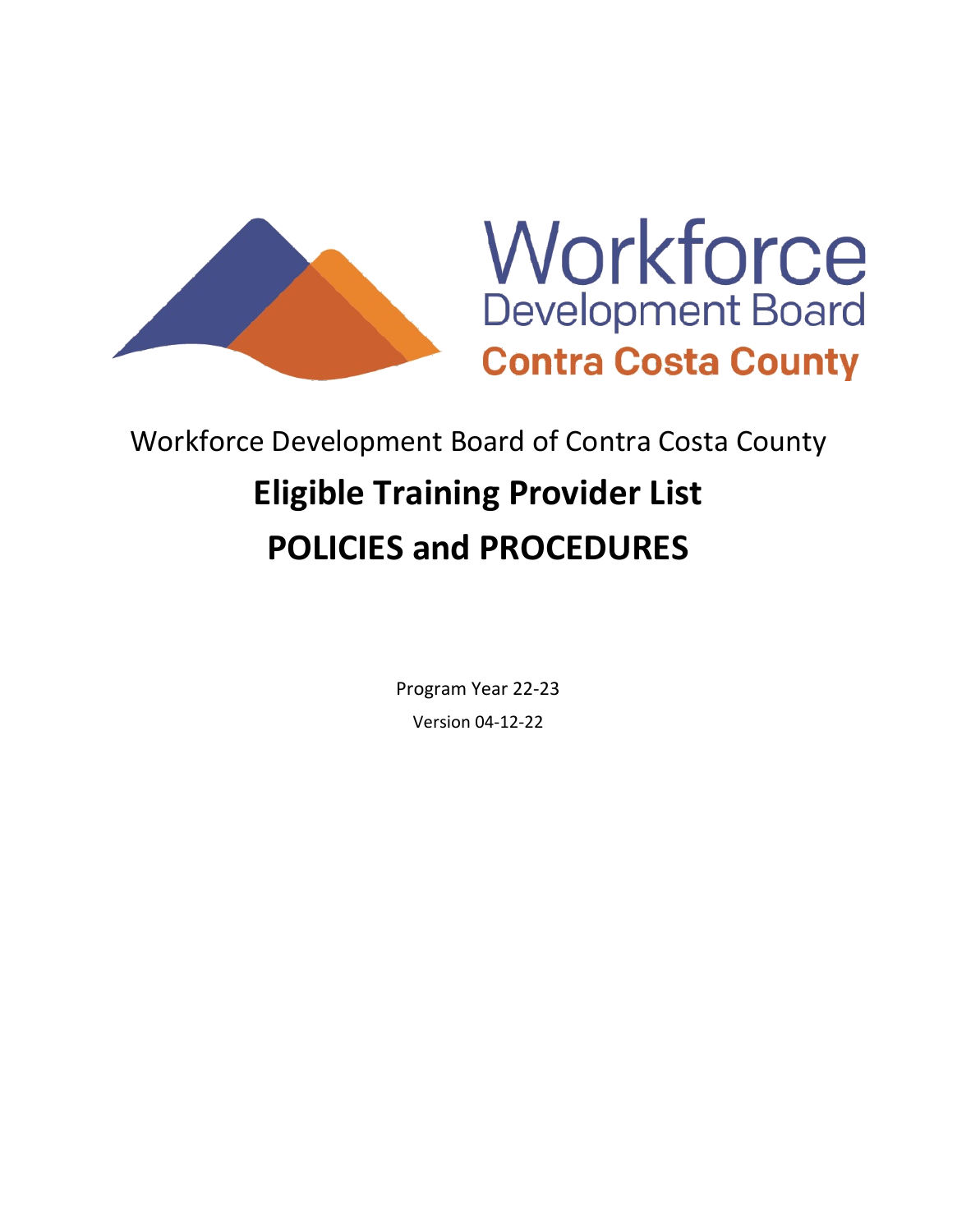## **TABLE OF CONTENTS**

| Background and IMPORTANT NOTICE: Provider responsibilities |    |
|------------------------------------------------------------|----|
| (Assurance Form)                                           |    |
| Training <b>PROVIDER</b> Eligibility Criteria              | 3  |
| Training <b>PROGRAM</b> Eligibility Criteria               | 4  |
| Initial and Continued Eligibility                          |    |
| Performance/Outcomes                                       |    |
| <b>ETPL Provider and Program application process</b>       | 6  |
| <b>COMPLIANCE REVIEW</b>                                   | 8  |
| Sample Forms:                                              | 12 |
| <b>Assurances Form</b>                                     |    |
| WIOA Section 188 Equal Opportunity and Non-                |    |
| <b>Discrimination Compliance</b>                           |    |
| Checklist APPENDIX: Definitions and FAQ                    | 18 |



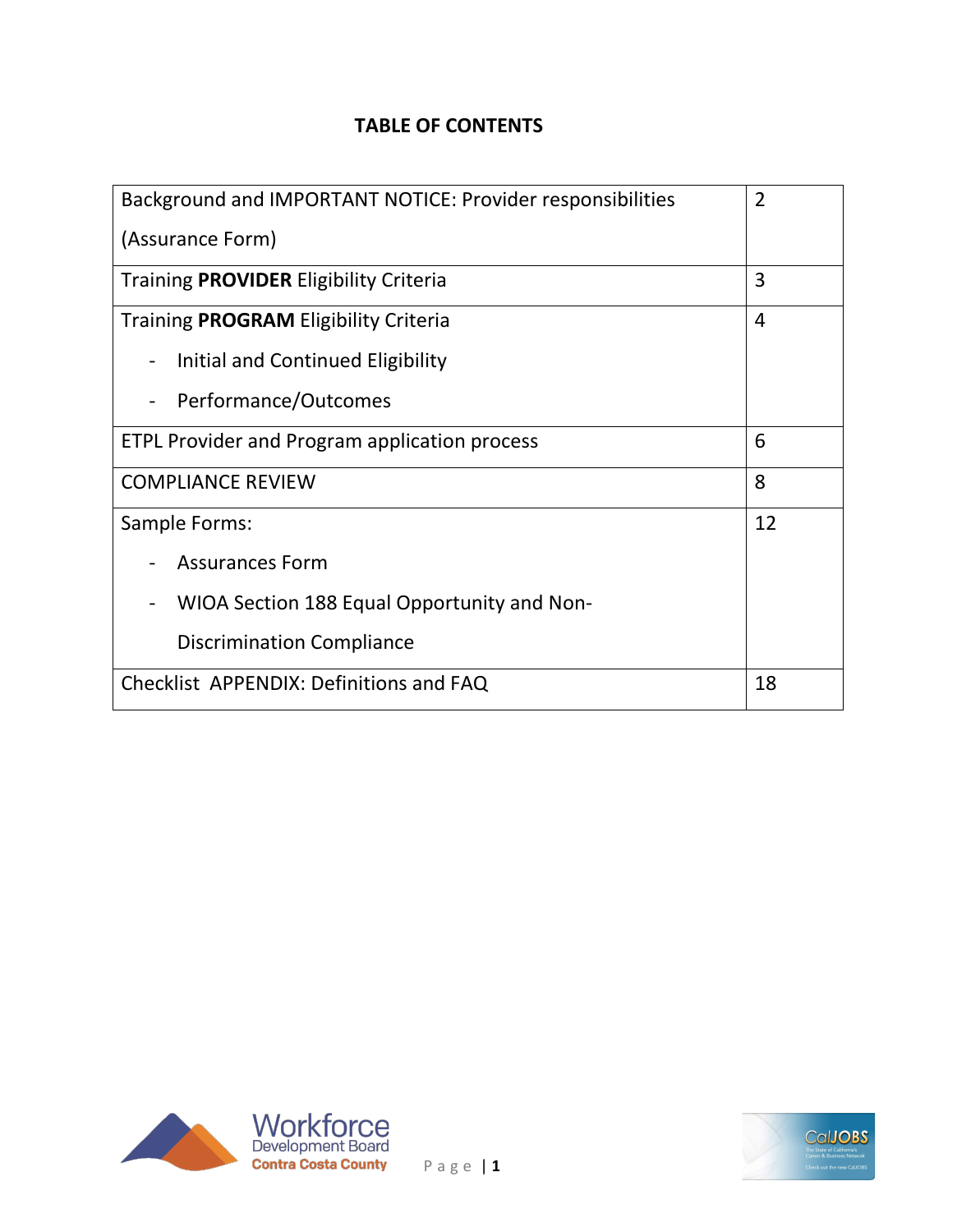#### **Background**

Workforce and Innovation Act (WIOA) programs fund career technical education and training services to eligible individuals. The Eligible Training Provider List (ETPL) is a list of training providers and programs that meet the requirements to provide WIOA-funded training services.

The ETPL exists to provide customer-focused employment training resources for WIOA enrolled participants. The ETPL is California's statewide list of qualified training providers and offers a wide range of educational programs, including classroom, correspondence, online and apprenticeship programs.

Training providers apply to be on the ETPL through the local workforce development board where they are headquartered AND where instruction occurs. In Contra Costa County (excluding the City of Richmond), training providers should follow the policies and procedures outlined by the Workforce Development Board of Contra Costa County (WDBCCC) in this document.

The WDBCCC ETPL Coordinator will review providers and their programs for eligibility upon application and annually thereafter. The WDBCCC will also provide ongoing technical assistance, support, and oversight.

#### **IMPORTANT NOTICE about Provider responsibilities (Assurances form)**

By applying to be on or remain on the ETPL, the Provider agrees to do the following:

- 1) Comply with Equal Opportunity and Non-Discrimination requirements
- 2) Enter their Provider and Program information into CalJOBS
- 3) Respond to communications with the ETPL Coordinator and WIOA program staff
- 4) Comply with WDBCCC staff who will monitor for compliance and review eligibility annually
- 5) Upload copies the following to CalJOBS (or you may attach these to an email to the WDBCC ETPL Coordinator):
	- a. Signed copy of the *Assurances form* that the provider will meet these requirements (a sample of this form in included on page 12)
	- b. Copy of the training provider's accreditation and approval statuses of their programs

For questions, please contact the WDBCCC ETPL Coordinator at: [etplcoordinator@ehsd.cccounty.us](mailto:etplcoordinator@ehsd.cccounty.us)



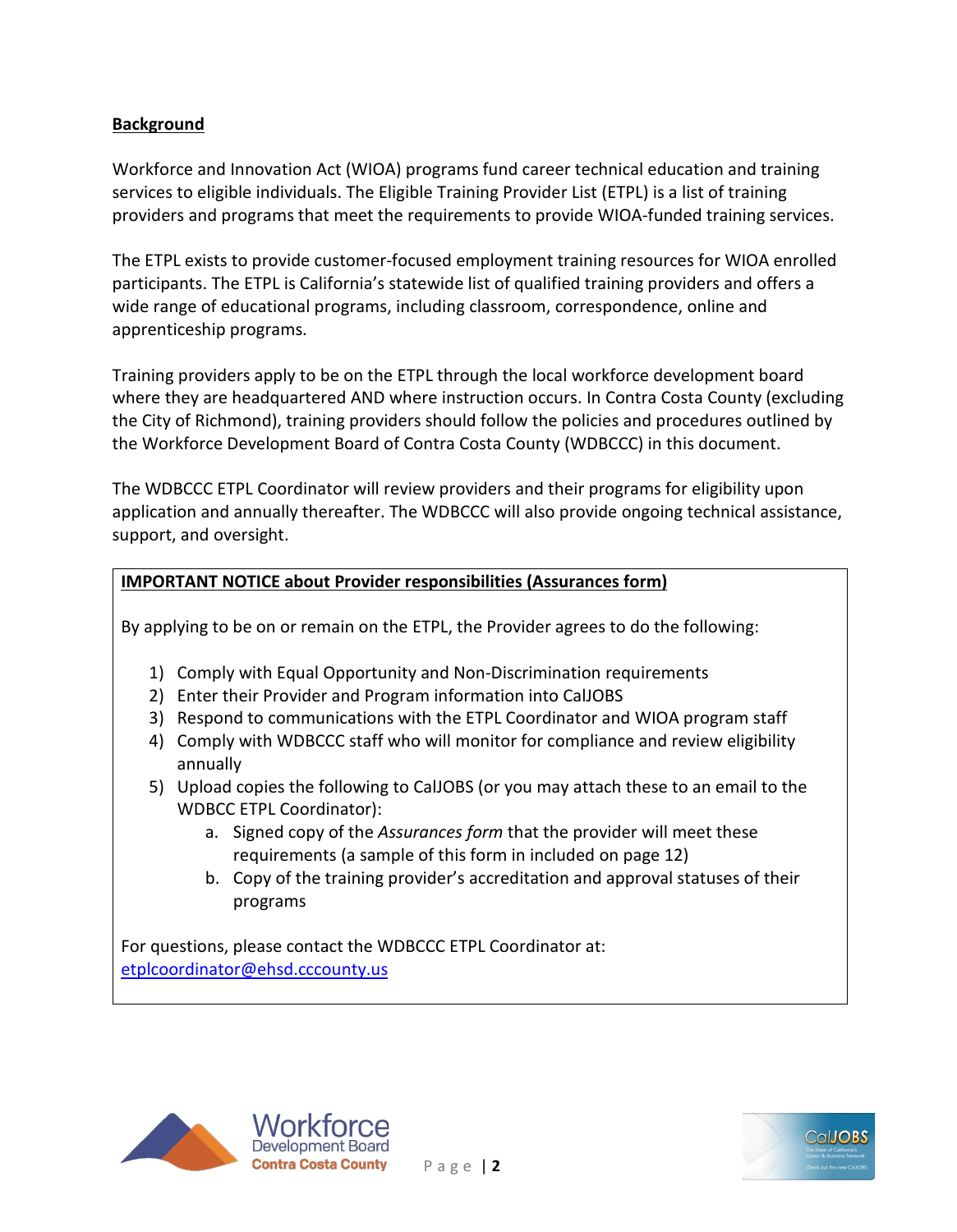## **ETPL ELIGIBILITY: Training PROVIDER Eligibility**

## **Training PROVIDER Eligibility**

(*program eligibility in next section*)

Training Providers must be accredited by their accrediting bodies. The eligibility criteria for training providers is based on the type of provider and reviewed annually.

The Provider must sign and submit the Assurances form stating in will comply with its obligations as outlined previously (a sample of this form in included on page 12).

**Public or Private Postsecondary Schools** (profit or non-profit) - Training providers must have current Approval to Operate or Verification of Exemption by *[Bureau for Private Postsecondary](https://www.bppe.ca.gov/)  [Education \(BPPE\)](https://www.bppe.ca.gov/)*, the Accrediting Commission for Schools (ACS) *[Western Association of](https://www.acswasc.org/)  [Schools and Colleges \(WASC\)](https://www.acswasc.org/)*; or the *[WASC Senior College and University Commission \(SCUC\)](https://www.wscuc.org/)*.

**Adult Education Secondary Schools** - Training provider must be an eligible provider of adult education and literacy activities under Title II of WIOA. Adult education and/or literacy activities must be offered concurrently, or in combination with occupational skills training.

**Registered Apprenticeships** - DOL registered apprenticeships and DIR DAS approved apprenticeships and their programs are *automatically eligible to be listed on the CA ETPL and should contact the CA ETPL coordinator for assistance* [\(wsbetpl@edd.ca.gov\)](mailto:wsbetpl@edd.ca.gov).

**Pre-Apprenticeships** - Training providers must have a letter of commitment from a DOL registered or DIR DAS approved apprenticeship program. To be listed on the CA ETPL, the preapprenticeship program must award an industry-recognized credential or certificate (see p 18 for the discussion on what is an industry-recognized credential or certificate).

**Distance Education** – Online distance education training and education providers should consult WSD 21-03 and apply through the California ETPL coordinator.



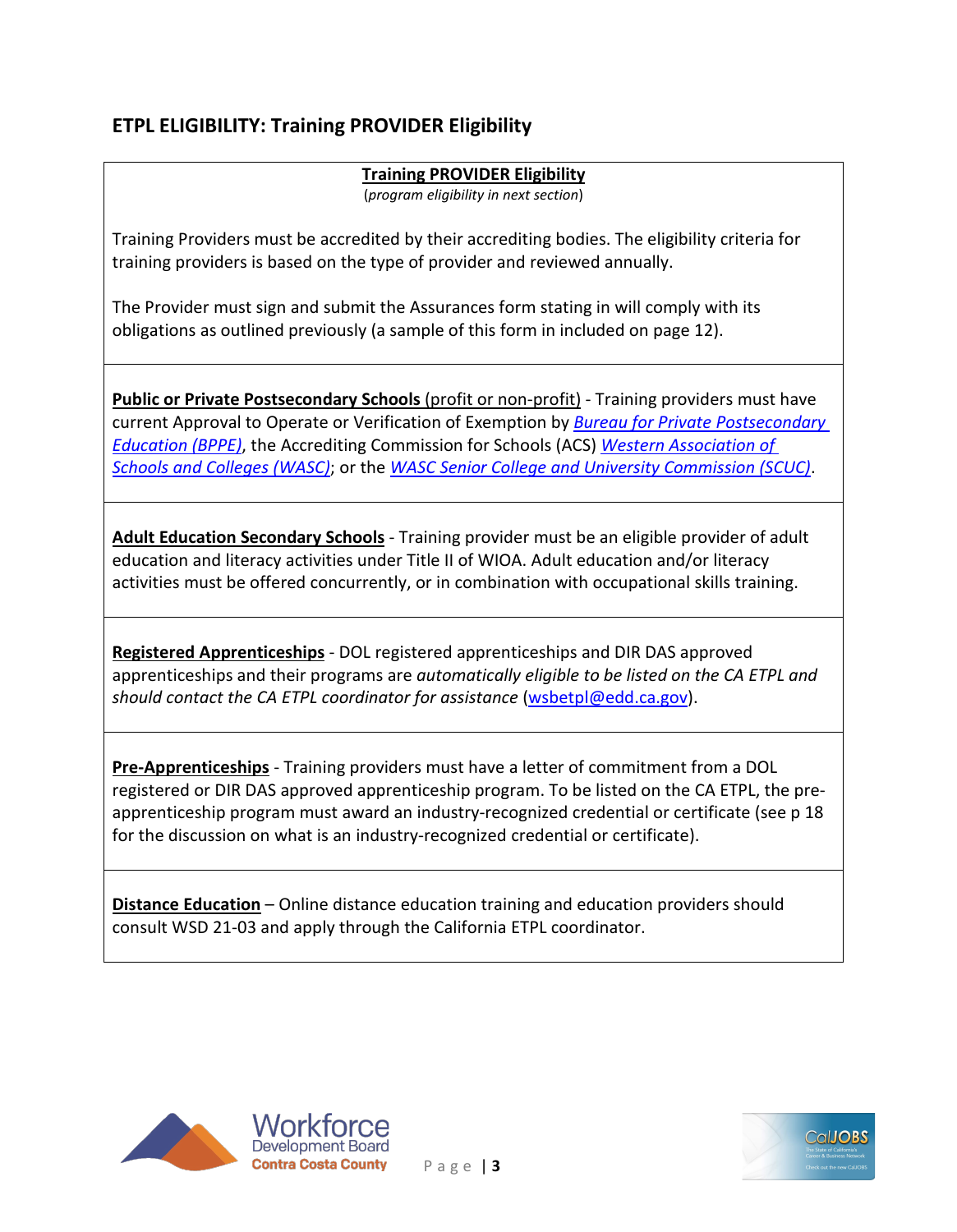#### **Training PROGRAM Eligibility**

Training Providers, once verified by WDBCCC staff, enter Program information into CalJOBS. These programs must be also be approved by the accrediting body. Additionally, all Providers must record student outcomes (sometimes referred to as "performance") such as credential rate and employment placement. Private post-secondary training providers' outcomes (performance) must meet certain levels as well. New programs will be exempt from performance requirements until such information is available. The WDBCCC reviews each individual training program annually for continued eligibility.

New and programs are reviewed by WDBCCC staff and **referred to the California EDD for approval**. Additionally, the California EDD performs routine reviews of existing ETPL Programs for eligibility.

Programs must meet the following requirements:

- Training programs must be for occupations in in-demand industry sectors identified by the State, Region or WDBCCC. In-demand or priority industry sector information must be verified with the State Board and/or Local Board.
- The program leads to at least one of the following:
	- o Industry-recognized credential, national or state certificate, or degree, AND/OR
	- o Training-related employment *as a result of gaining measurable technical skills for a specific occupation* (see p 18 for the discussion on credentials and measurable skills gains).
- The program and location must be approved by the accrediting body (BPPE, WASC, SCUC. Etc.)

#### **All Training Providers must record outcomes (performance) in CalJOBS**

While all Providers are required to enter the above data in CalJOBS for each program annually, Public Postsecondary Community Colleges, CSUs, UCs, and Adult Education Secondary Schools are not required to meet any specific outcome (performance) levels.





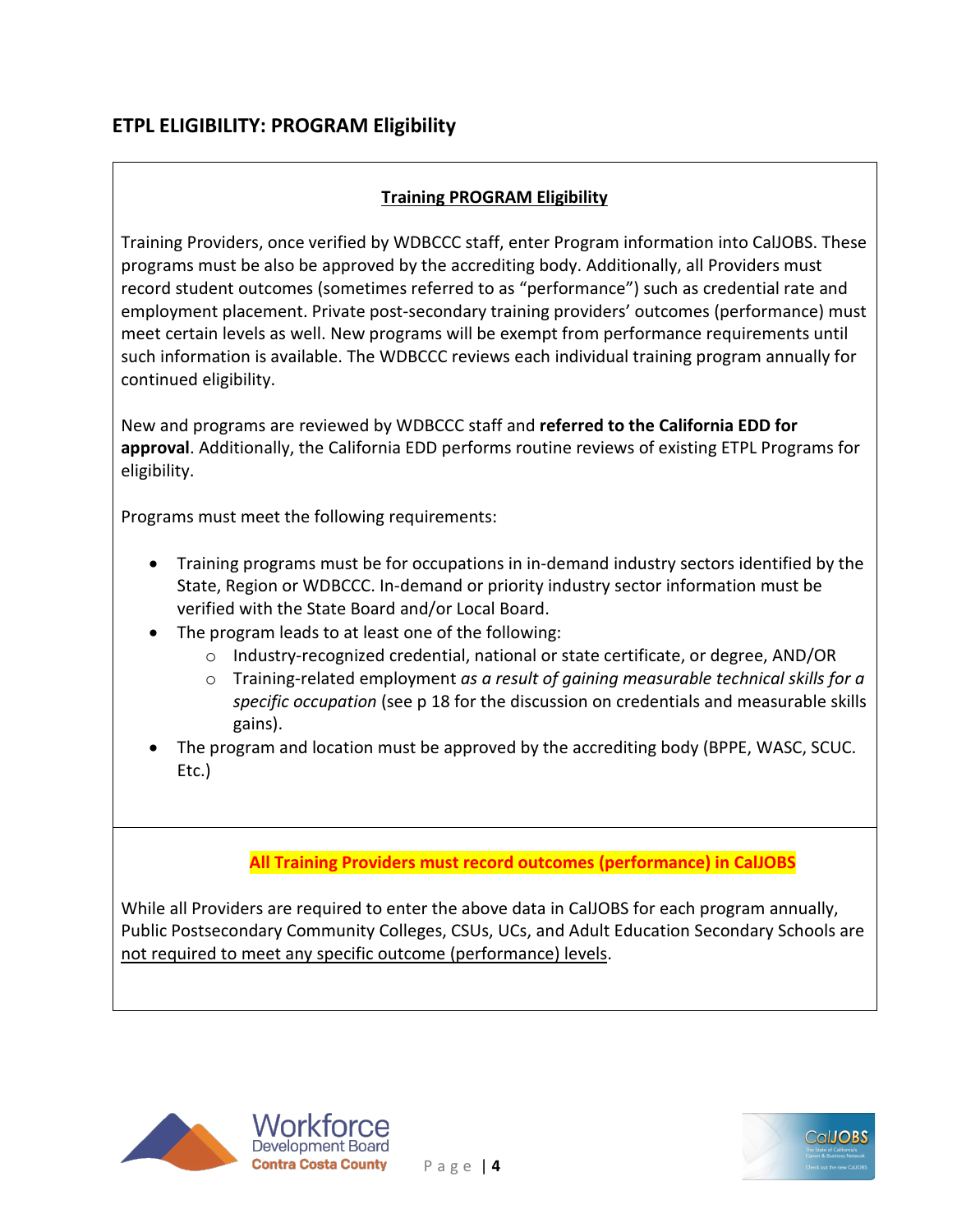#### **Private Post-Secondary Education programs must meet outcomes (performance) standards**

Though outcomes (performance) entered into CalJOBS are not verified by any agency, Private-Post Secondary Education Programs should make an effort to enter data to the best of their knowledge.

The Performance standards for such programs are:

- $\circ$  Program Completers % Of individuals who exited the program (Program Exiters), 50% successfully completed the training program (did not withdraw or transfer out of the program).
- $\circ$  Employment Rate 6 months after exit Of individuals who successfully completed the training program (Program Completers), 50% are employed within six months of graduating from the training program. For occupations for which the state requires passing an examination, the six month period begins after the announcement of the examination results for the first examination available after a student completes the program.
- o While Providers are required to enter performance data in CalJOBS for each program, they are not required to submit supporting documentation. Further, data is a total overall and not by individual records.



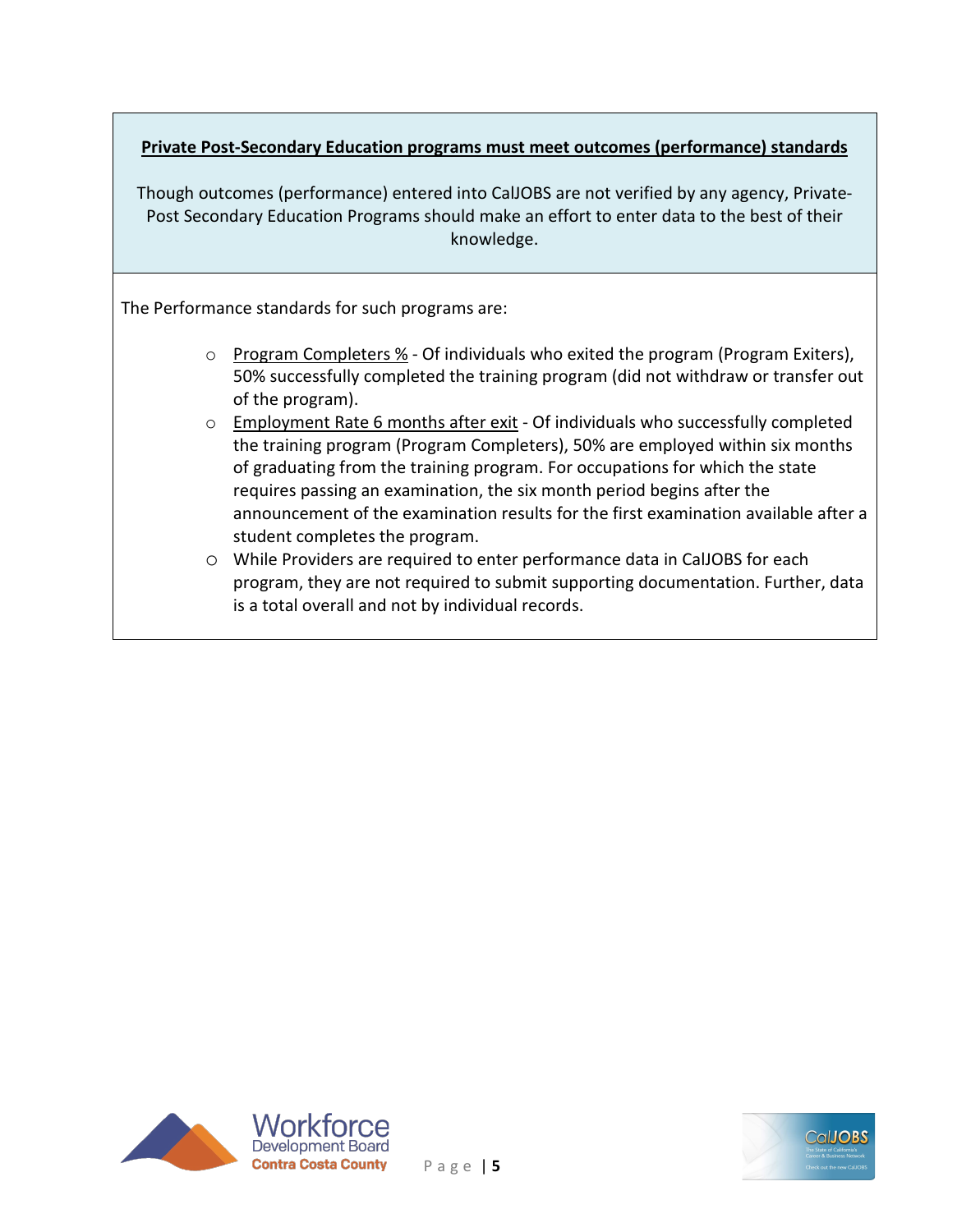## **ETPL ELIGIBILITY: ETPL Provider and Program application process**

Getting on and staying on the ETPL

To apply to be included on the ETPL, training providers will apply in the Local Area (often this is the county) in which they are headquartered or delivering instruction. Applicants will follow the steps below:

#### STEP ONE: Create a **PROVIDER USER** account in CalJOBS

(*Please see instruction found in the WDBCCC CalJOBS for Training Providers*)

Training provider records/accounts may or may not already exist in CalJOBS. Existing training provider accounts can be accessed and updated by authorized "Users". In either case, you can follow the instructions for creating a new PROVIDER account and/or Provider USER account.

Because the training PROVIDER account is a formal record of a real business, it must be verified by WDBCCC staff. **You will need your FEIN/EIN for this process**

Your User account (and Provider record) will be "pending" until reviewed and approved by the local ETPL Coordinator. For prompt service, PLEASE NOTIFY THE ETPL COORDINATOR of your pending by emailing us at [etplcoordinator@eshd.cccounty.us.](mailto:etplcoordinator@eshd.cccounty.us)

- If the ETPL Coordinator does not already have documentation of your accreditation, you should upload documentation directly to CalJOBS or you may attach a copy to your email to the ETPL coordinator. The same applies to the required signed *Assurances form*.
- You may want to take advantage of our online resources:
	- i. **New Provider Orientation and Monthly ETPL Office Hours** join the ETPL Coordinator hosts a monthly virtual meeting where providers can ask questions and get advice.
	- ii. For more information, go to wdbccc.com/etpl

#### STEP TWO: Create a training **PROGRAM** in CalJOBS

Training Program eligibility is for one year. Programs are reviewed and approved for continued eligibility each year.

1) Enter your training program information in CalJOBS following the instructions in WDBCCC CalJOBS for Training Providers.





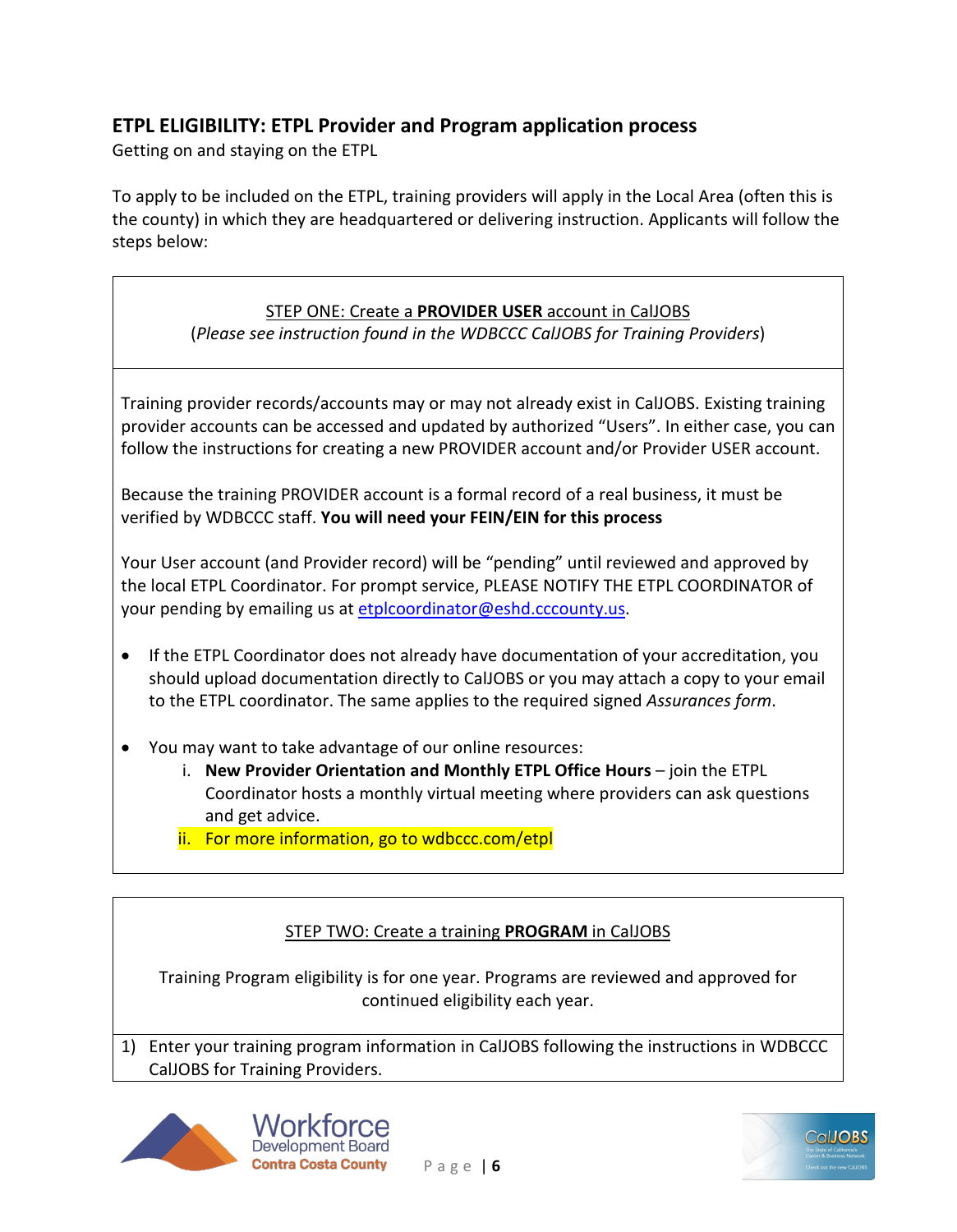|  | a. To be eligible, training programs must lead to an industry-recognized credential,                    |
|--|---------------------------------------------------------------------------------------------------------|
|  | national or state certificate, or degree AND/OR                                                         |
|  | Training-related employment as a result of gaining measurable technical skills for                      |
|  | <i>a specific occupation</i> . (see p 18 for the discussion on credentials measurable skills<br>gains). |
|  | b. Providers must enter performance for the program in CalJOBS for the most recent                      |
|  | completed program year (July 1-June 30). Programs new to the ETPL must have                             |
|  |                                                                                                         |
|  | existed long enough to have completed at least one year's data.                                         |
|  | c. All new training programs or <i>material changes</i> to existing programs must be                    |
|  | reviewed by the ETPL Coordinator for approval. For prompt service, PLEASE                               |
|  | NOTIFY THE ETPL COORDINATOR of any new programs or changes requiring                                    |
|  | review and approval at etplcoordinator@eshd.cccounty.us                                                 |
|  | i. Material changes include but may not be limited to the following:                                    |
|  | 1. Program cost                                                                                         |
|  | a. The cost submitted in CalJOBS for the ETPL should match                                              |
|  | the cost of a member of the general public enrolling in the                                             |
|  | program without assistance from WIOA. This information                                                  |
|  | should be available in the provider's brochure or website. If                                           |
|  | the WDBCCC works out a different cost with the provider for                                             |
|  | a specific WIOA participant or group of participants in                                                 |
|  | والمساوية والمساريم والقريمة المستقمم الكسور بمروا القريب مقطيف بمستقدم ومستراه وستقاط والمساري         |

- subsidized training, this will be reflected in the Individual Training Account (ITA) agreement and not on the ETPL.
- 2. Expected/potential outcomes of participation in the program (credentials, skills gains, employment placement, etc.)
- 3. Core curriculum or associated occupation/industry
- d. Training programs must be for In-Demand occupations and industries. The WDBCCC will evaluate the program based on the information entered in CalJOBS.
- 2) Upload a copy of the accrediting body approval for the program(s) in CalJOBS or you may attach them to an email to [etplcoordinator@eshd.cccounty.us](mailto:etplcoordinator@eshd.cccounty.us)

Once all the above steps are completed, your Provider and Program information will be reviewed by the ETPL Coordinator and referred to the CA EDD for approval. Programs are reviewed annually for eligibility on the ETPL by the WDBCCC (usually in October). Additionally, the California EDD reviews program records in CalJOBS for eligibility at various times.

Note, additionally, Providers will also be monitored annually for *compliance* with legal requirements (which is done through a site visit by WDB staff usually in May). Compliance Review looks at the training provider's compliance with Equal Opportunity and Non-Discrimination laws and verifies the suitability of the provider's premises for instruction. More information about Compliance Review and these requirements can be found in the next section.

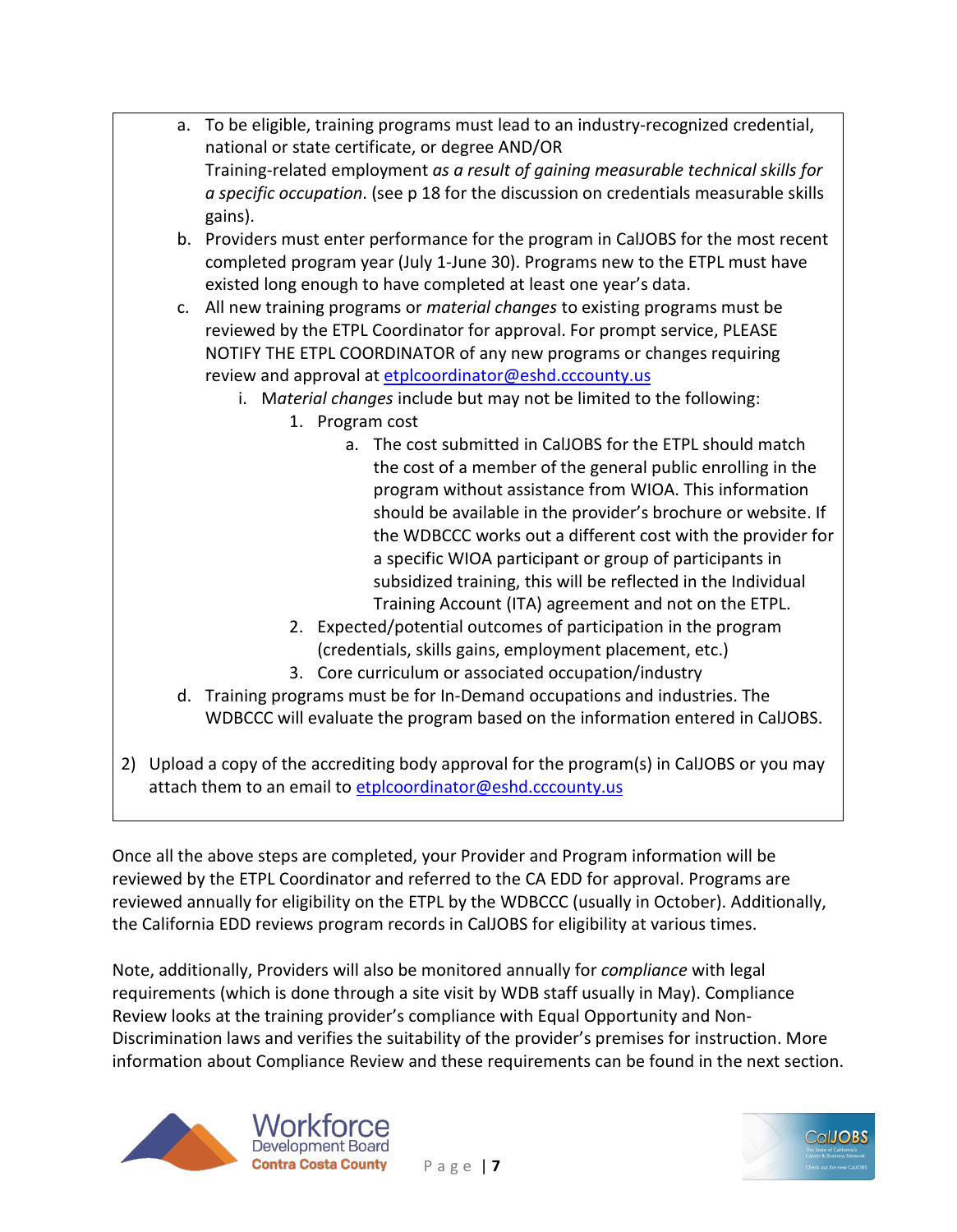## **ANNUAL COMPLIANCE REVIEW: Background, Policies and Procedures**

#### **Background**

As part of the Workforce and Innovation Act (WIOA), the WDBCCC reviews training providers to ensure compliance with Equal Opportunity and Non-Discrimination requirements as well as to prevent fraud, waste, and abuse. This is done through an annual compliance review (sometimes referred to as "Compliance Review") which includes a physical site visit by WDB staff. It is important to note that Compliance Review and Continued Eligibility, the annual review of the Provider's accreditation and programs are two distinct components of the ETPL. And, they may or may not occur simultaneously.

#### **Overview: Scope of annual Compliance Review**

The WDBCCC conducts the following annual Compliance Reviews of the Provider including:

- 1) On-site inspection of the Provider's physical location The WDBCCC will conduct onsite reviews of the Training Provider's facilities to ensure physical premises and business practices conform to expectations set in their description on the ETPL and their informational resources (including the business's policy and procedure).
- 2) Compliance with WIOA Section 188 Equal Opportunity and Nondiscrimination requirements – The WDBCCC will verify that training providers comply with the [Nondiscrimination and Equal Opportunity Procedures](https://www.edd.ca.gov/Jobs_and_Training/pubs/wsd17-01.pdf) set forth by the State of California (WSD17-01). (a sample of this form in included on page 14)

#### **Key Terms Defined**

- Eligible Training Provider List (ETPL) The ETPL is the list of approved training programs and their providers that may receive WIOA funds for occupational training for eligible WIOA participants.
- Training Provider Any approved provider of training programs that lead to industry valued credentials and/or training related employment. ETPL training providers are BPPE, WASC, ACCJC, or DAS certified programs.
- Programs Classes or training programs that lead to industry valued credentials and/or training related employment.
- Participants Individuals enrolled in WIOA programs are participants (as opposed to "students" which includes all non-WIOA enrolled students as well).
- Findings Documented instances of non-compliance with a WIOA, Federal, State, or Local Area policy or requirement. Findings include a statement of the compliance criterion/criteria and the conditions found. Findings also include staff



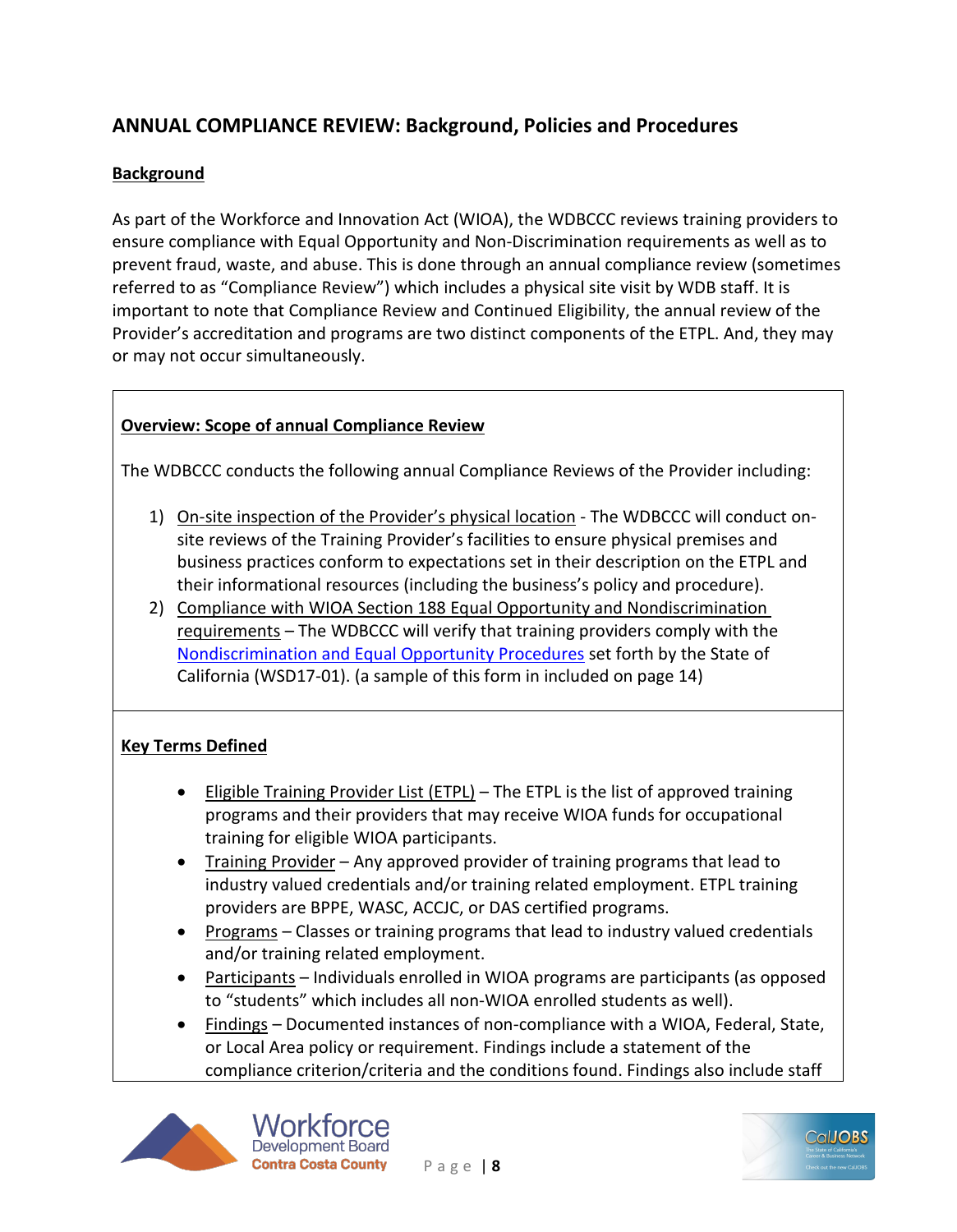recommendations to resolve the findings.

- Compliance Review Report A report issued by the WDBCCC after Compliance Review summarizing any findings or lack thereof. This report may include recommendations (and the requirements those recommendations relate to) and a requirement that the Training Provider submit a Response or Corrective Action Plan.
- Response A written response by Training Providers to any findings. Responses may include comments, disagreement or agreement. A response may be to contest the basis of a finding. A Corrective Action Plan may be submitted along with or instead of the Response.
- Corrective Action Plan (CAP) A written plan submitted by the Training Provider outlining how they will become compliant and by when. It should address each finding individually.
- Closure Letter A written confirmation of resolution of all Findings contained in a particular Compliance Review Report transmitted to the Training Provider by the WDBCCC.
- Formal Communication Communication that is part of the record pertaining to the Program Compliance Review Event. This may include emails and physical mail. Phone calls are not considered part of formal communication as there is no way to refer back to the content of such conversations. Anything the Provider wishes to be included in the formal record should be contained in some written form.
- Program Year WIOA Program Years begin July  $1<sup>st</sup>$  each year and end June 30<sup>th</sup> the following year. Program Years are generally referred to by the abbreviation PY, followed by the last two digits of the year in which they start, followed by a dash, and followed by the last two digits of the year in which they end. For example, PY18-19 refers to the Program Year that begins July 1, 2018 and ends June 30, 2019.

#### **ETPL Compliance Review Procedures**

#### Overview

The WDBCCC will conduct a Compliance Review of each Training Provider each Program Year in which WIOA participants participate in at least one of the provider's programs.

The WDBCCC will outline all instances of non-compliance (or "Findings"), in a Monitoring Report. The report will be provided to the Training Provider, and shall be available for review by the State of California, U.S. Department of Labor or other agencies as appropriate. The WDBCCC will also retain any Responses, Corrective Action Plans and Closure Letters it issues



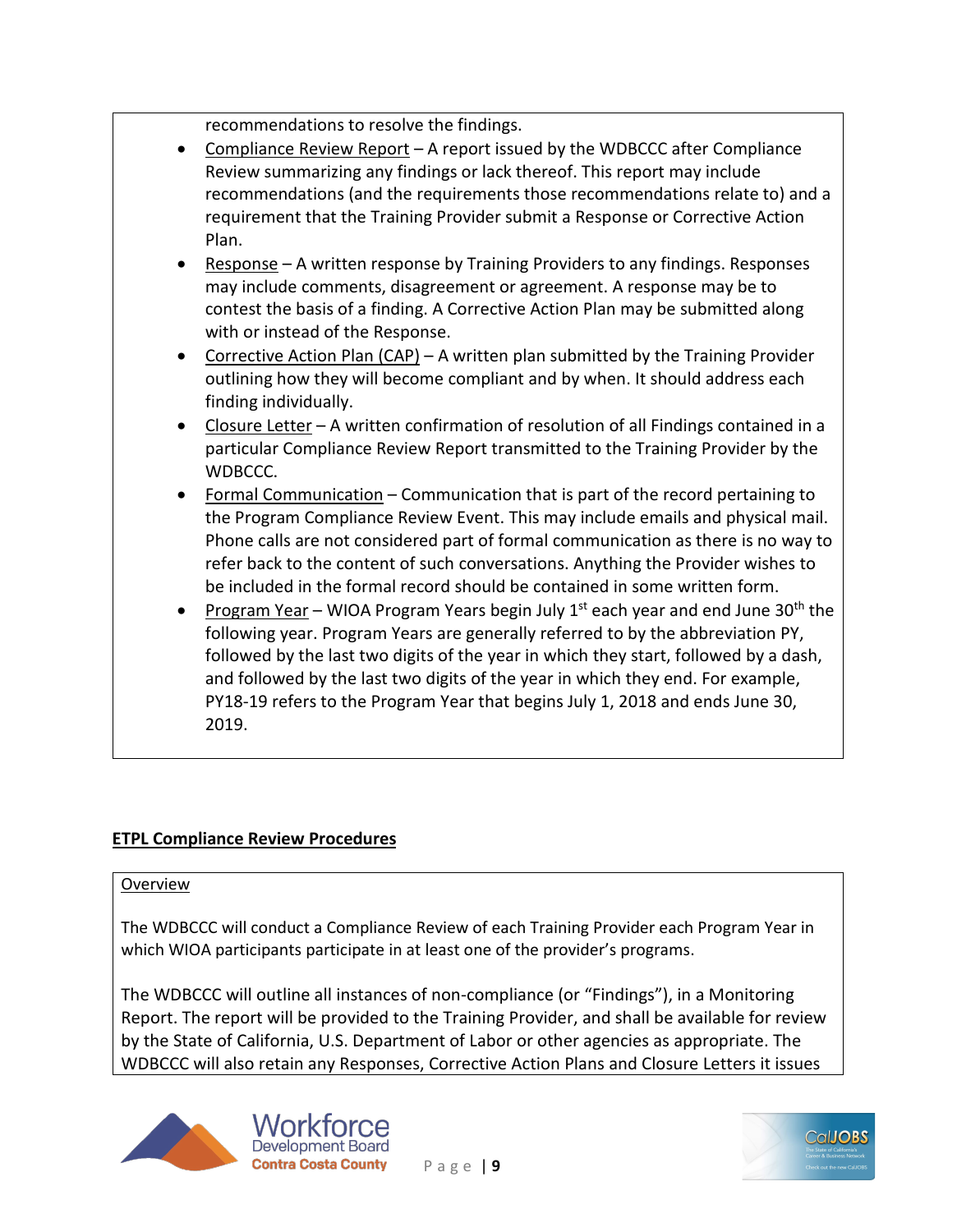in the process of resolving instances of non-compliance. In the event of Findings, the WDBCCC will continue to monitor the training provider until the issue(s) is/are resolved

#### **The Compliance Review Process**

The WDBCCC will communicate and confirm in writing to the Training Provider its intention to initiate ETPL Compliance Review. This communication will include the scope of the Compliance Review and will serve to establish a date for the on-site review.

Compliance Review staff will also provide a copy of the *WIOA Section 188 Equal Opportunity and Non-Discrimination Compliance Checklist* (a sample checklist is included at the end of these policies and procedures on page 14). The training provider should submit the completed checklist on or before the date of the Compliance Review. This may be done electronically.

Training providers are encouraged to review these policies and procedures. Training providers are also encouraged to review the [Nondiscrimination and Equal Opportunity](https://www.edd.ca.gov/Jobs_and_Training/pubs/wsd17-01.pdf)  [Procedures.](https://www.edd.ca.gov/Jobs_and_Training/pubs/wsd17-01.pdf)

On the date of the Compliance Review, Compliance Review Staff will meet briefly with Training Provider staff to:

- Describe the scope and purpose of the Compliance Review
- Discuss any questions, comments or concerns regarding the process or specific Compliance Review elements

The procedure for transmission of Compliance Review Reports, Responses, and other communications is as follows:

- A. Upon completion of On-Site Compliance Review, the WDBCCC will issue a Compliance Review Report to the Training Provider within 30 days.
- B. If the report contains no Findings. The process may conclude.
- C. If the Monitoring Report included Findings, the Training Provider must submit Response and a Corrective Action Plan (CAP) within fifteen (15) working days from issuance of the Compliance Review Report.
- D. The WDBCCC will schedule and validate any corrective actions included in the CAP and reiterate this process until all findings are resolved.
- E. After WDBCCC staff has verified that all instances of non-compliance have been corrected, the WDBCCC will issue Closure Letter.

Non-compliance can lead to the Provider and/or its Programs being removed from the ETPL.



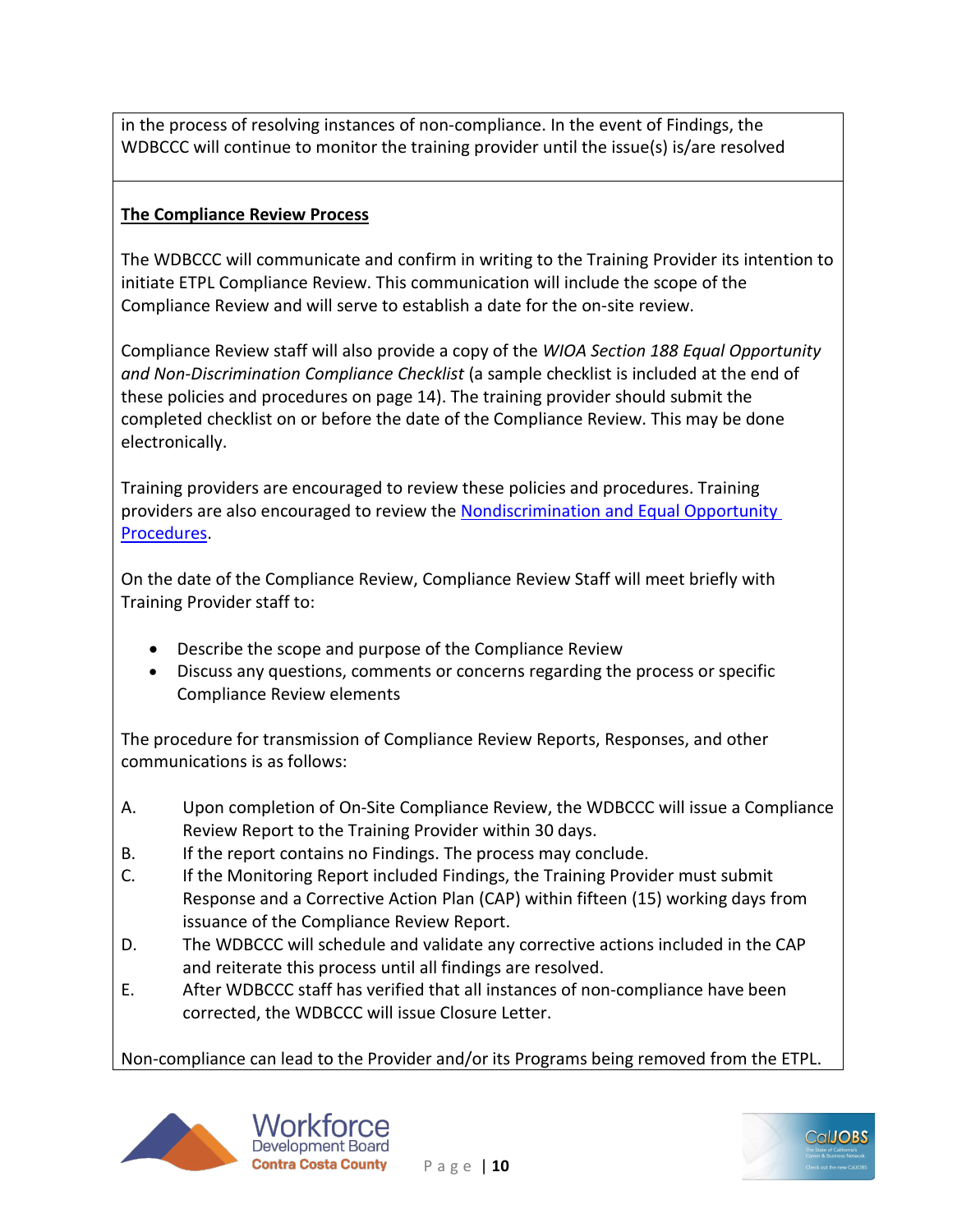#### **Elements of the Monitoring Report and Compliance Review**:

- Monitoring Report Compliance Review staff will provide a written report that outlines: a) the objectives, scope and methodology of the Compliance Review; b) clearly stated Findings (areas in which the subrecipient is out of compliance); c) recommendations; and d) whether corrective action is required.
- Response Training Providers, when receiving a Compliance Review Report shall submit with a written response to any findings with comments, indicating disagreement, and/or including agreement through a Corrective Action Plan.
- Corrective Action Plan Where Monitoring Reports include findings, Training Providers shall include a Corrective Action Plan with their response. Corrective Action Plans should address each finding, a plan to address the finding (whether that is by following staff recommendations or proposing an alternative resolution), and a timeframe in which the Training Provider believes resolution can be achieved.
- Closure Letter Upon the resolution of all Findings in a Monitoring Report, the WDBCCC will issue a letter confirming the "closing" of the findings. Such a letter is not required when Compliance Review Reports do not include Findings.
- Formal Communication All Reports, Responses, Closure Letters and written communication relevant to the documentation of the Compliance Review process will take place by email or physical mail.
- Fraud If compliance review staff suspect possible fraud or abuse, they will cease the Compliance Review. The WDBCCC will then make a determination regarding submission of an Incident Report to the State EDD.

#### **For Assistance**

If you have any questions, require assistance, or would like to schedule a phone or in-person appointment, please email at [etplcoordinator@eshd.cccounty.us.](mailto:etplcoordinator@eshd.cccounty.us) Generally, appointment hours are M-F from 10-4PM and require 5-10 working days advance booking.

#### **Instructional Materials**

• WDBCCC - CalJOBS for Training Providers v2.0

#### **Further Reference Materials**

- ETPL Policies and Procedures (WSD15-07att1)
- [Nondiscrimination and Equal Opportunity Procedures](https://www.edd.ca.gov/Jobs_and_Training/pubs/wsd17-01.pdf) (WSD17-01)
- Complete CalJOBS Provider User Guide



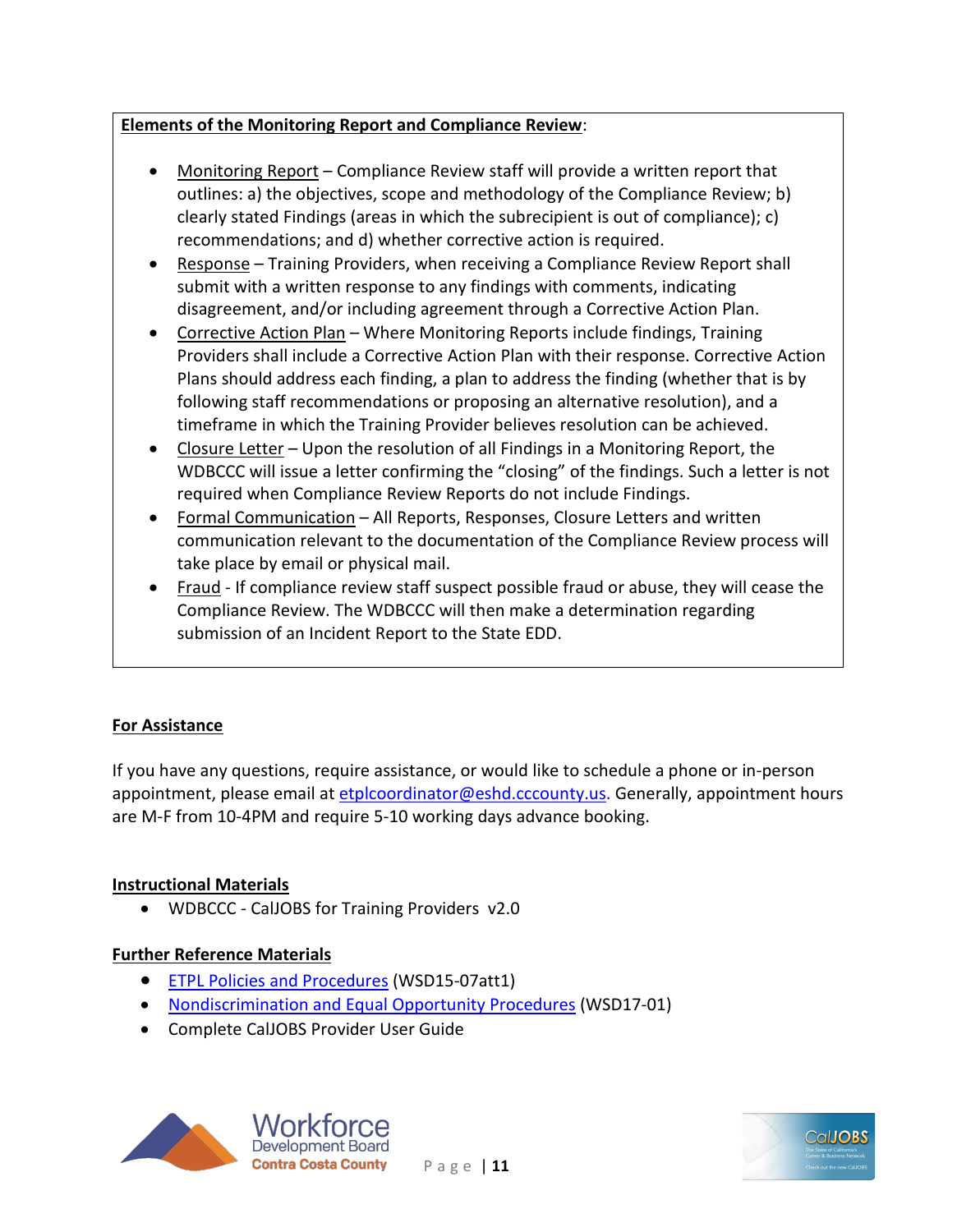#### **SAMPLE FORMS: Assurances Form, WIOA Section 188 Equal Opportunity and Non-Discrimination Compliance Checklist**

## **(SAMPLE) CA ETP ASSURANCES FORM**

A completed and signed California (CA) Eligible Training Provider (ETP) Assurances Form must be uploaded to the documents section of the Provider Profile in CalJOBS.

#### Part A.

I certify that [Insert Name of School/Organization]:

- (a) Is a legal entity, registered to do business in the state of California (CA).
- (b) Has not been determined to be ineligible to receive federal funds.
- (c) Is in compliance with *Workforce Innovation and Opportunity Act* Section 188 and Title 29 Code of Federal Regulations Part 38.
- (d) Has demonstrated effectiveness in operating occupational classroom or distance training program(s).
- (e) Agrees that training provider facilities, classroom instruction, relevant financial records, and attendance records may be reviewed by state, federal and/or local monitors or auditors to ensure compliance with funding requirements.

#### Part B.

I certify that I:

- (a) Have reviewed the annual student data reporting requirements for the Eligible Training Provider Performance Report (ETP Report) established for training providers. Please refer to the ETP Report Required Data listed below.
- (b) Will begin collecting required student data elements that are not currently being collected.
- (c) Will report and submit the ETP Report data for all students trained in each of my school/organization's training programs listed as approved on the Eligible Training Provider List (ETPL) to the Employment Development Department by the due date.

I understand that my school/organization's application for program approval on the CA ETPL will not be processed without receiving this Eligible Training Provider Assurances Form.

Name of Training Provider (School/Organization)

Mailing Address

City, State, Zip Code

Phone Number (###) ###-####



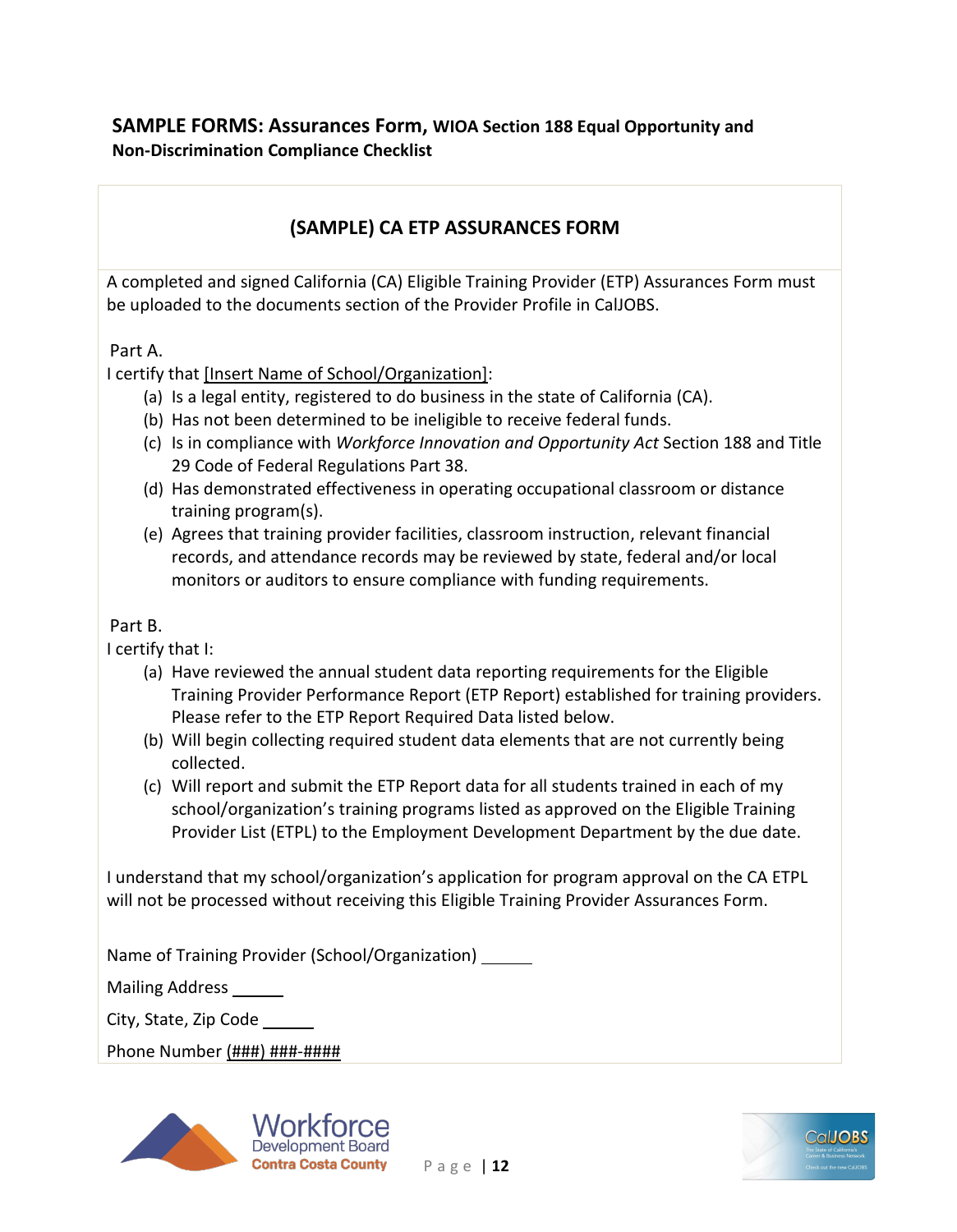# **(SAMPLE) CA ETP ASSURANCES FORM**

| Print Name of School/Organization Representative   |      |
|----------------------------------------------------|------|
| Title of School/Organization Representative ______ |      |
|                                                    |      |
|                                                    |      |
| Signature of School/Organization Representative    | Date |



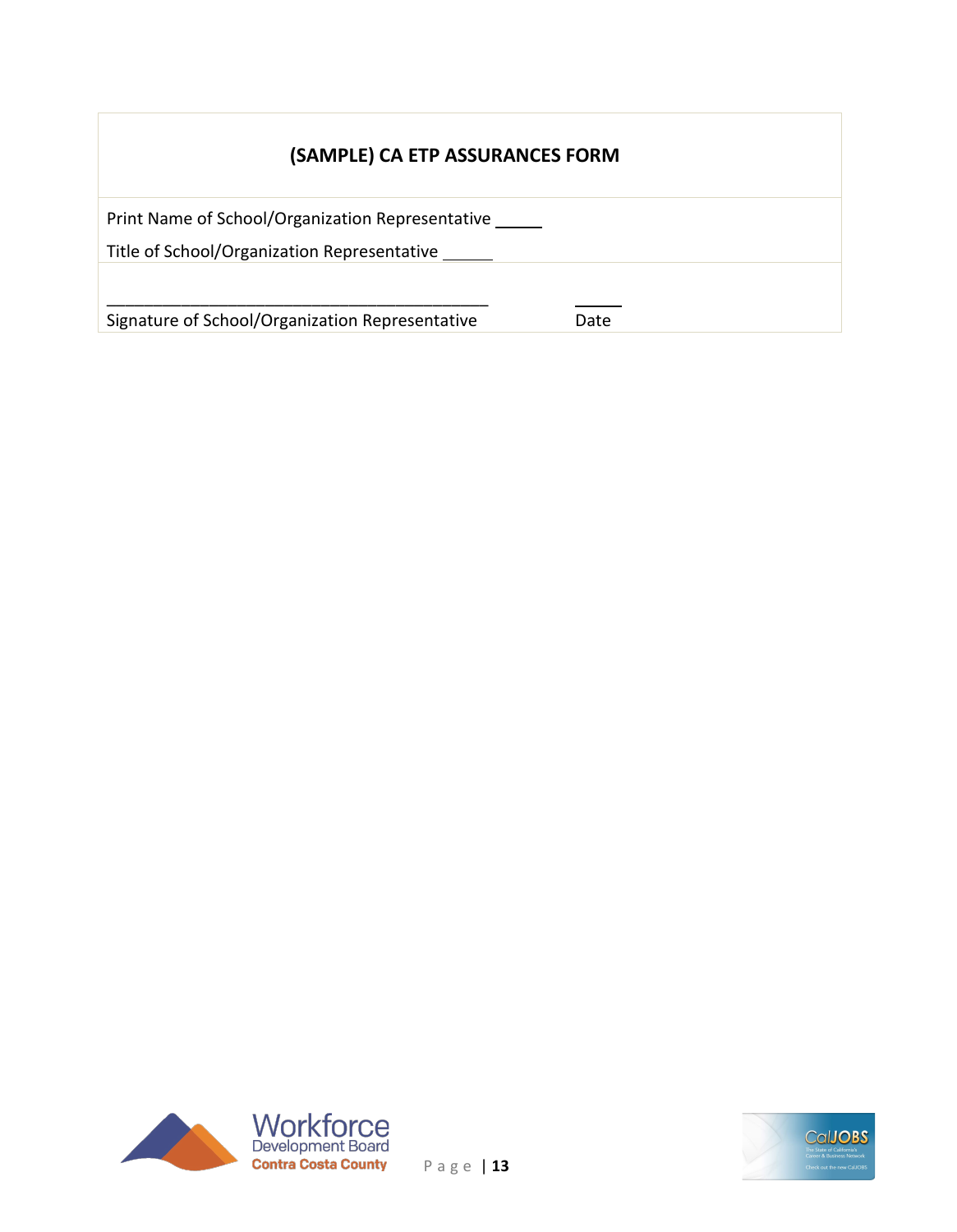| (SAMPLE)<br>WIOA Section 188 Nondiscrimination and Equal Opportunity Compliance Checklist |  |  |
|-------------------------------------------------------------------------------------------|--|--|
| <b>SUBRECIPIENT NAME:</b>                                                                 |  |  |
| ADDRESS:                                                                                  |  |  |
| <b>CONTACT NAME:</b><br>(FIRST NAME, LAST NAME)                                           |  |  |
| <b>CONTACT INFORMATION:</b><br><b>(EMAIL AND PHONE</b><br><b>NUMBER</b> )                 |  |  |

#### Please Note:

- The term "Subrecipient" refers to any Employer, ETPL Provider, and WDBCCC WIOA service provider.
- The **Equal Opportunity Compliance Review WIOA Section 188 Checklist** is a requirement of all WIOA Title I-financially assisted programs as part of annual Compliance Review for compliance.
- For information about Nondiscrimination and Equal Opportunity requirements, see "**Nondiscrimination and Equal Opportunity Procedures – WSD17-01**".

Please indicate the number of Nondiscrimination and/or Equal Opportunity complaints you have received in the past 12 months:



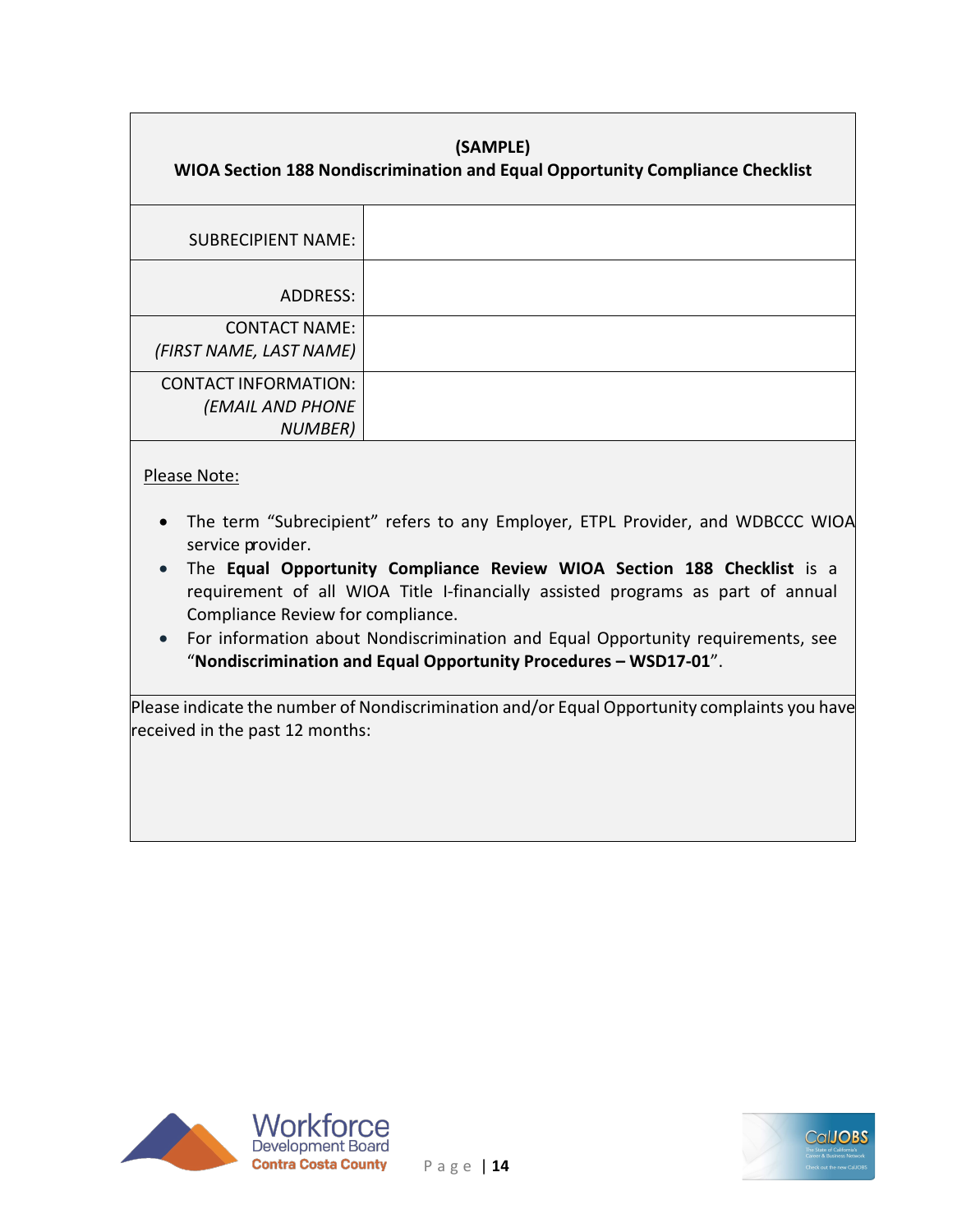|    | A. Policy and Procedure Compliance                                                                                                                                                                                                                                                                          | Yes/No |
|----|-------------------------------------------------------------------------------------------------------------------------------------------------------------------------------------------------------------------------------------------------------------------------------------------------------------|--------|
| 1. | Does your agency have policies and procedures ensuring nondiscrimination on<br>the basis of race; color; religion; sex (including pregnancy, childbirth, and<br>related medical conditions, transgender status, and gender identity); national<br>origin; age; disability; political affiliation or belief? |        |
|    | 2. Does your organization have clear policies and procedures for complaints<br>regarding equal opportunity and nondiscrimination?                                                                                                                                                                           |        |
|    | 3. Are participant rights and program/service information available as necessary<br>in languages other than English?                                                                                                                                                                                        |        |
|    | 4. Are auxiliary aids (e.g. interpreters, readers, Braille materials) available to<br>applicants and/or participants with aural, visual and/or physical disabilities?                                                                                                                                       |        |
| 5. | Are applicants/participants informed of their rights to equal opportunity and<br>non-discrimination?                                                                                                                                                                                                        |        |
|    | 6. Does your facility have the ability to communicate with hearing impaired<br>applicants and employees by telephone (TDD)?                                                                                                                                                                                 |        |
| 7. | Is your overall program accessible to the visual, hearing, or speech impaired?                                                                                                                                                                                                                              |        |
| 8. | Does your program ensure WIOA services are available to individuals with<br>disabilities?                                                                                                                                                                                                                   |        |
|    | 9. Are Equal Opportunity Posters prominently displayed in a location frequented<br>by applicants/participants?                                                                                                                                                                                              |        |
|    | 10. Does your agency engage affirmatively and proactively to outreach to people<br>with disabilities?                                                                                                                                                                                                       |        |

(*If you answered "No" to any of the above, you may add written comments to the final page)*

| В. | <b>Employment Practices and Policies</b>                                                                                                       | Yes/No |
|----|------------------------------------------------------------------------------------------------------------------------------------------------|--------|
|    | 1. Are rates of pay and all other forms of compensation equal for all employees in<br>the same class, including individuals with a disability? |        |
| 2. | Are all hiring, promotion, assignment, training, and other employment<br>practices/opportunities applied to all employees?                     |        |
| 3. | Are employees provided reasonable accommodations based on disability?                                                                          |        |



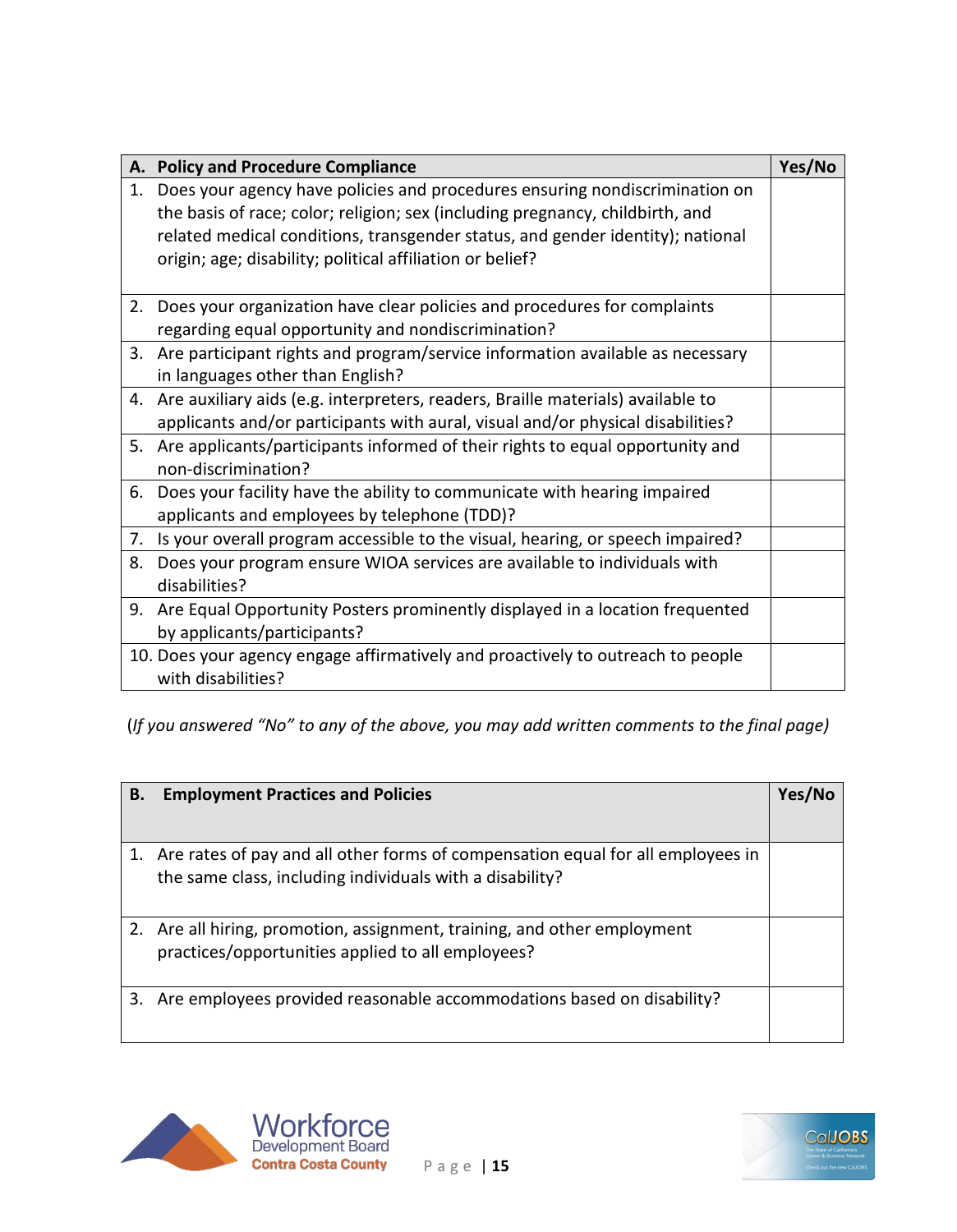4. Do all persons, including individuals with a disability, have access to an established grievance procedure that provides due process in resolving complaints alleging discriminatory action prohibited by these policies?

(*If you answered "No" to any of the above, you may add written comments to the final page)*

|    | C. Facilities                                                                                                                      | Yes/No |
|----|------------------------------------------------------------------------------------------------------------------------------------|--------|
|    | 1. Are any parking spaces clearly identified with sign posts and ground painting as<br>reserved for individuals with a disability? |        |
| 2. | Is each designated parking space at least 12 feet wide? (Some vans have                                                            |        |
|    | wheelchair elevator lifts that require extra space on the side of the van.)                                                        |        |
|    | 3. Are individuals with a disability able to get from the accessible parking to the                                                |        |
|    | building's entrance without:                                                                                                       |        |
|    | a. Going behind any vehicle other than their own? AND                                                                              |        |
|    | b. Crossing any type of barrier, e.g., steps, steep slopes, curbs, grass, low                                                      |        |
|    | spots on ground/pavement, buckled concrete, etc.?                                                                                  |        |
|    | 4. Can individuals with a disability enter the building through an accessible front                                                |        |
|    | entrance or an alternative entrance?                                                                                               |        |
|    | 5. Are information/public counter areas accessible to individuals with a disability                                                |        |
|    | entering the building?                                                                                                             |        |
|    | 6. Is at least one public telephone accessible to individuals with a disability?                                                   |        |
| 7. | Does each meeting room have a doorway that provides a width at least 32                                                            |        |
|    | inches when open?                                                                                                                  |        |
|    | 8. Is the floor level within 60 inches of a doorway leading to each meeting room,                                                  |        |
|    | both inside and outside?                                                                                                           |        |
| 9. | Is there enough space in the meeting rooms for people on crutches or in                                                            |        |
|    | wheelchairs to maneuver safely between the table and the wall and around the                                                       |        |
|    | chairs?                                                                                                                            |        |
|    | 10. Do doorways leading to the restrooms provide an opening at least 32 inches                                                     |        |
|    | wide?                                                                                                                              |        |
|    | 11. Does each restroom have at least one toilet stall with a doorway that opens at                                                 |        |
|    | least 32 inches?                                                                                                                   |        |
|    | 12. Is the toilet stool in the accessible stall mounted so a person in a wheelchair                                                |        |
|    | would find it accessible after the door is closed?                                                                                 |        |
|    | 13. Is the disabled accessible toilet stall equipped with grab handles?                                                            |        |
|    | 14. If the restrooms are set up for a single-occupancy, are the toilet stools                                                      |        |
|    | accessible to individuals with a disability?                                                                                       |        |
|    | 15. Does at least one accessible building doorway provide a width at least 32                                                      |        |
|    | inches when open?                                                                                                                  |        |
|    | 16. Can the building entrance doors be opened with one hand?                                                                       |        |



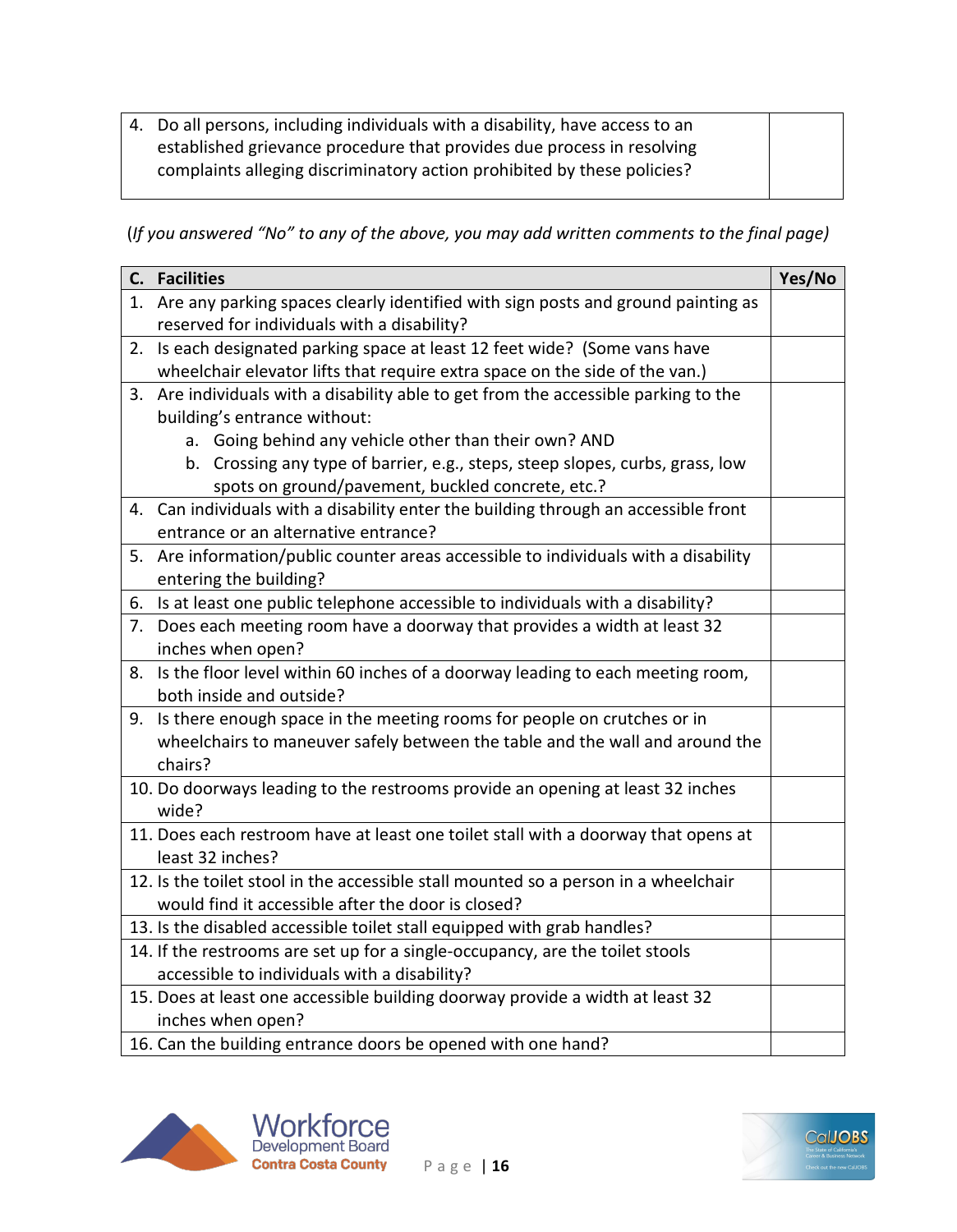| 17. Is the floor level within 60 inches of the building's doorway, both inside and |  |
|------------------------------------------------------------------------------------|--|
| outside?                                                                           |  |
| 18. Do elevators allow access to all levels of the building?                       |  |
| 19. Are the elevators accessible from the accessible entrance?                     |  |
| 20. Does the open elevator door provide a width of at least 32 inches?             |  |
| 21. Are the elevator controls within 42-48 inches of the floor?                    |  |
| 22. Do the elevator control panel and each elevator entrance have raised numbers   |  |
| and Braille symbols?                                                               |  |

(*If you answered "No" to any of the above, you may add written comments)*

**Optional Written Responses –** be sure to reference the question number that each response is referring to (example: "#13….").

**Policy and Procedure Compliance – Optional Written Responses**

**Employment Practices and Policies – Optional Written Responses**

**Facilities - – Optional Written Responses**



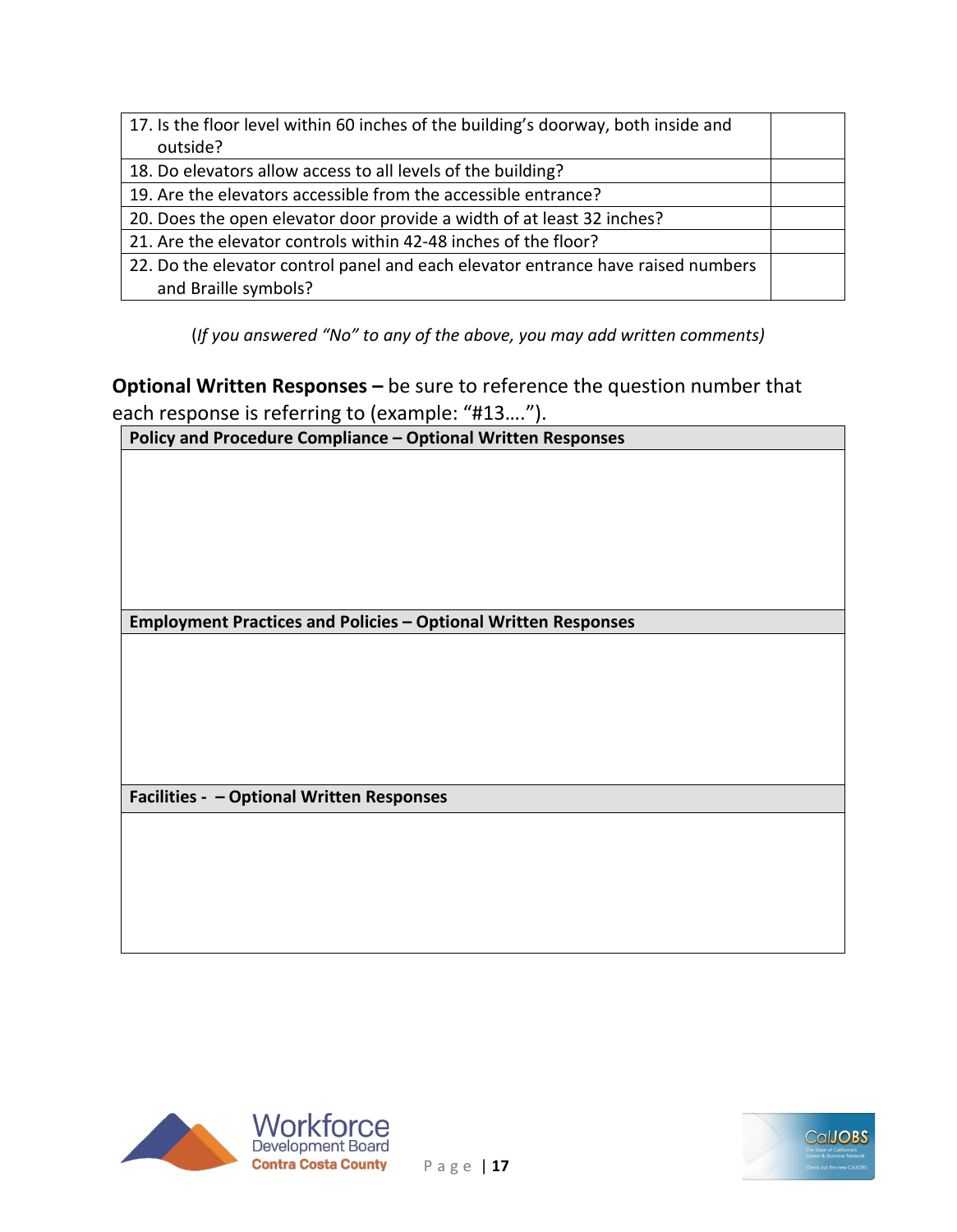## **APPENDIX: Definitions and FAQ**

### **Industry Recognized/Valued Credentials**

ETPL Programs must provide training services that lead to:

- an industry-recognized credential, national or state certificate, or degree, including all industry appropriate competencies, licensing and/or certification requirements AND/OR
- Employment in a specific occupation after receiving measurable technical skills.

Recognized postsecondary credentials are awarded in recognition of an individual's attainment of measurable technical or industry/occupational skills necessary to gain employment or advance within an industry/occupation. These technical or industry/occupational skills generally are based on standards developed or endorsed by businesses or industry associations.

Certificates awarded by workforce development boards are not included in this definition, nor are work readiness certificates, because neither type of certificate is recognized industry-wide, nor do they document measurable technical or industry/occupational skills necessary to gain employment or advance within an occupation.

Recognized postsecondary credentials reflect technical or industry/occupational skills for the specific industry/occupation rather than general skills related to safety, hygiene, etc., even if such general skills certificates are broadly required to qualify for entry-level employment or advancement in employment.

While there is no comprehensive list of approved credentials, more information on how to determine what may be considered a credential can be found in TEN [25-19.](https://wdr.doleta.gov/directives/attach/TEN/TEN_25-19.pdf)

Please note the training program does not have to issue the credential, but the training program should prepare the individual to obtain the credential. For example, a Class A Truck Driving program does not issue the Class A driver's



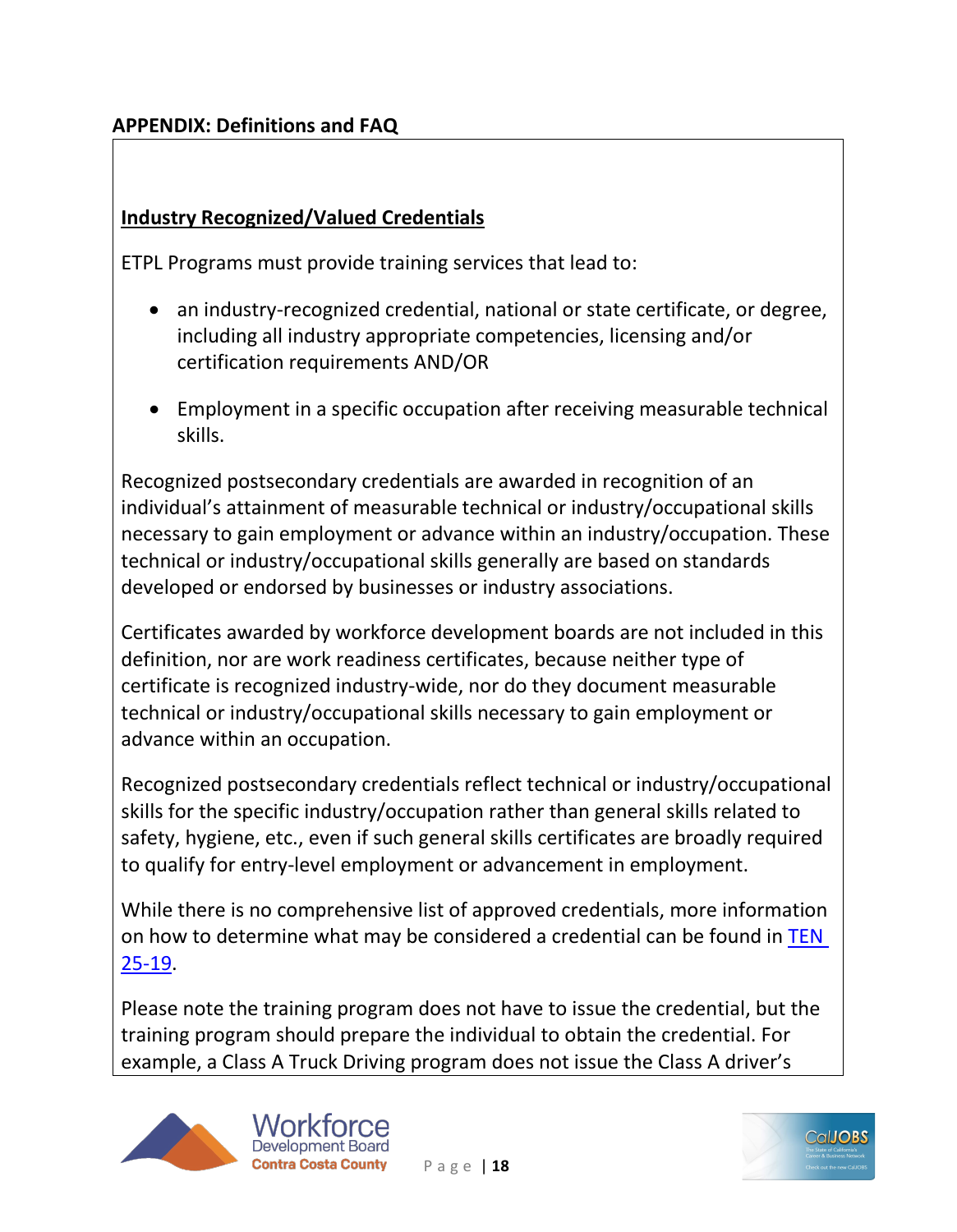license, but it should prepare the individual to pass the state-issued exam to obtain the license. For more information on if a training leads to an industryrecognized credential, please see DOL's [Credential Attainment Decision Tree.](https://wioacredentialtool.safalapps.com/)

Further, to be eligible, a program that does not lead to a credential may instead lead to training related employment as long as the program provides a measureable occupational skills gain.

# What is training related employment?

*"An eligible ETPL program must prepare graduates for a specific occupation related to the training that was provided. This means that programs must award measurable technical skills, rather than general skills that are broadly required for employment. These measurable technical or industry/occupational skills generally are based on standards developed or endorsed by employers or industry associations."*

# **Understanding Performance/Outcomes in CalJOBS**

The data recorded in CalJOBS are for the "Program Year" in question (program years are from July 1 to June 30 each year. Program Year 21, for example begins on July 1, 2021 and ends on June 30, 2022):

- **Total Enrollments** How many students were enrolled in the program at any time during that program year?
- **Total Program Exiters** How many enrolled students completed or left the program for any reason during the program year?
- **Total Completers** How many enrolled students successfully completed the program during the program year?